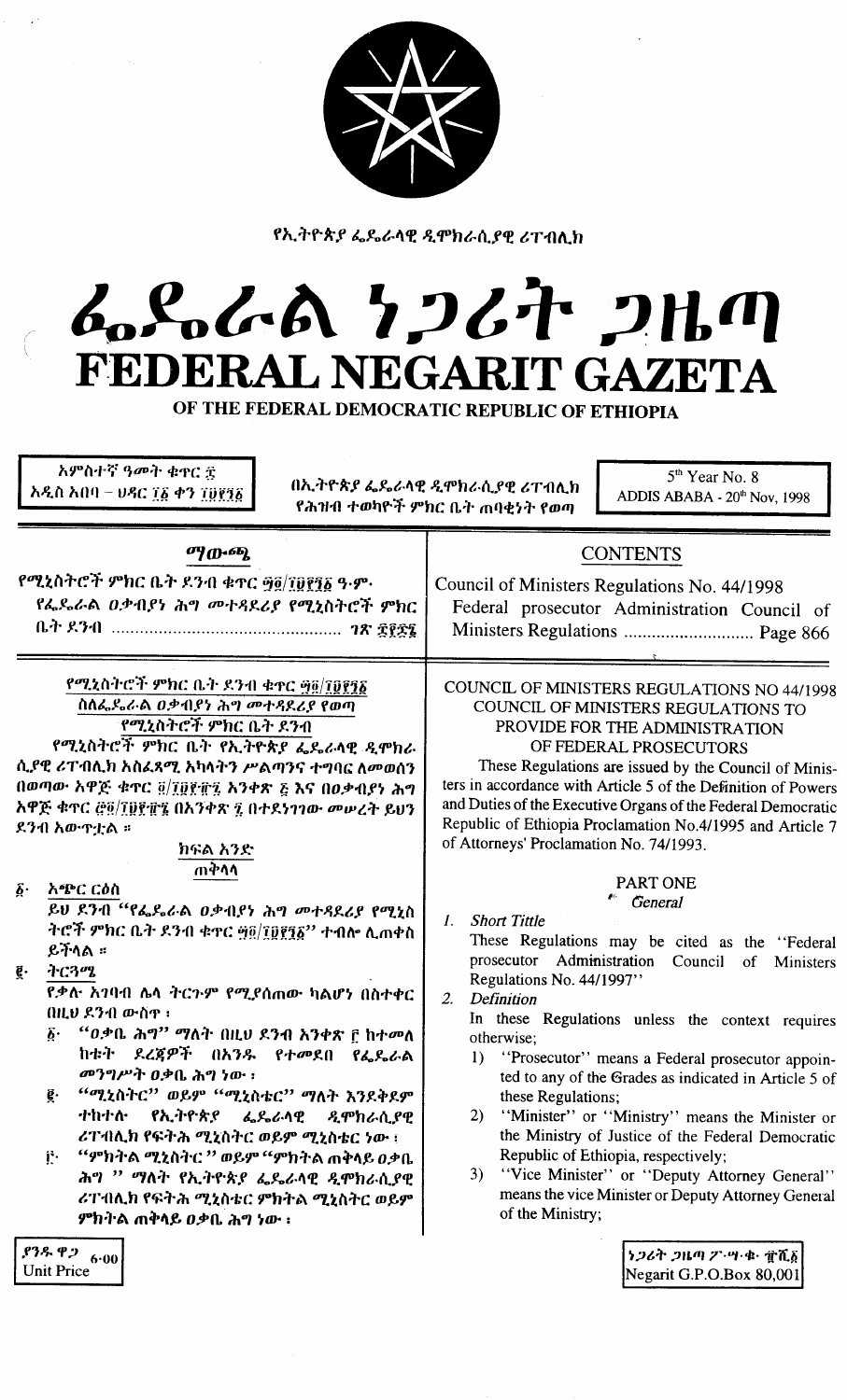"መንግሥት" ማለት የኢትዮጵያ ፌዴራሳዊ ዲሞክራ  $\overline{0}$ . ሲያዊ ሪፐብሊክ መንግሥት ነው ፡ "ዋና ጉባዔ" እና "ንውስ ጉባዔ" ማለት እንደቅደም  $\ddot{\bm{\zeta}}$ ተከተላቸው በዚህ ደንብ አንቀጽ ፹፰ ንውስ አንቀጽ ፩ እና ንዑስ አንቀጽ ፪ መሠረት የተቋቋመ ጉባዔ ነው : "ተጠሪ ጽሕፈት ቤት" ማለት ብሔራዊ ክልላዊ መስተ  $\ddot{\mathbf{z}}$  . ዳድር ውስዋ የተቋቋመ የሚኒስቴሩ ተጠሪ ጽሕፈት ቤት  $b$ . "ደረጃ ወይም የሥራ ደረጃ '' ማለት በዚህ ደንብ አንቀጽ  $\tilde{\mathbf{z}}$ . ፫ ሥር በተዘረዘረው መሠረት ዐቃብያነ ሕግ የተቀጠ ሩበት ፡ የተመደበብት ወይም የተሾሙበት ደረጃ ነው ፡ *''ሹመት'' ማ*ለት አንድ ወቃቤ ሕግ ከነበረበት ደረጃ ከፍ £٠ ወደ አለ ደረጀ የሚደድግበት ነው ፡ "ደመወገା" ማለት በዐቃቤያነ ሕግ የደመወዝ ስኬል ij٠ መሥረት ስአንድ የሥራ ደረጀ የተወሰነ መነሻ ደመወዝና በየደረጃው ውስጥ በየጊዜው የሚሰጥ የደመወዝ ጭማሪ  $50:$  $3.$ የደንበ ተፈጸሚነት ወሰን  $\mathbf{r}$  $80$   $831$ :  $\vec{\omega}$ ረዳት ጠቅላይ ዐቃቤ ሕግ ፡ ምክትል ረዳት ጠቅላይ ዐቃቤ ሕግ ፣  $\hat{\mathbf{e}}$ ከፍተኛ ዐቃቤ ሕግ ፡  $\hat{\mathbf{r}}$  $\vec{\mathbf{0}}$ ዐቃቤ ሕግ ደረጃ አንድ ፡  $\boldsymbol{E}$ ወቃቤ ሕግ ደረጃ ሁለት ፡  $\tilde{a}$ ዐቃቤ ሕግ ደረጀ ሦስት ፡  $\delta$ ጨ  $\theta$ ቃቤ ሕግ ፡  $\hat{z}$ ሆኖ በተመደበ ዐቃቤ ሕግ ላይ ሁሉ ተፈጸሚ ይሆናል ።

# ክፍል ሁለት ስለ ዐቃብያነ ሕግ አመራረዋ ፣ ቅዋርና ሹመት

ለዐቃቤ ሕግነት የሚያበቁ ሁኔታዎች  $\vec{0}$  .

 $\ddot{b}$ .

- ማንኛውም ዐቃቤ ሕግ ሆኖ የሚሾም ፣
	- $\boldsymbol{\theta}$ በዜግንት ኢትዮጵያዊ የሆነ፤
	- $\Lambda$ ለኢትዮጵያ ፌዴራላዊ ዲሞክራሲያዊ ሪፐብሊክ ሕገ መንግሥት ታማኝ የሆነ ፡
	- ከታወቀ ዩኒቨርስቲ በሕግ ትምሀርት በዲግሪ ሐ) ወይም በዲፕሎማ የተመረቀ :
	- $\sigma$ <sup>o</sup>)  $0.22224 + 0.29314 + 0.0624214$ በሥነ-ምግባሩ መልካም ስም ያተረፈ ፣ እና
- ዕድሜው ፲፰ ዓመት ወይም ከዚያ በላይ የሆነ ፣  $\boldsymbol{w}$
- በዚህ ደንብ ስለ ዕጮ ዐቃቤ ሕግ የተደነገገው እንደተ ġ. ጠበቀ ሆኖ ፡ በማንኛውም ደረጃ የሚቀጠር ወይም የሚሾም ዐቃቤ ሕግ ለደረጃው የተወሰነውን የመመዘኛ መስፌርት ማለትም ተፌሳጊ የትምህርት ደረጀና የሥራ ልምድ እንዲሁም እንደ ሁኔታው ልዩ ሥልጠና ማሟላት አለበት ፡፡
- ስለዐቃቤ ሕግ ቅተር አፈጻጸም ደንብ  $\ddot{G}$ 
	- ሚኒስቴሩ ዐቃብያነ ሕግ ስለሚመደቡባቸው ክፍት  $\ddot{b}$ . የሥራ ቦታዎች ተስማሚ በሆነው መንገድ በሰፊው ማስታወቅ አለበት ። በሚያወጣውም ማስታወቂያ ወይም መግለጫ ውስጥ የተባለው ክፍት የሥራ ቦታ አጭር መግለጫ ፡ ተፈላጊ ችሎታዎች ፣ የሥራ ደረጀ ፤ የሚከፌለው ደመወዝና ሴላም አስፌላጊ መረጃዎችን ይይዛል።
	- በሚኒስቴሩ ውስኖ በዐቃቤ ሕግነት ለመቀጠር የሚወ ġ. ዳደሩ ሰዎች ሁለ የቅጥር ማመልከቻ ቅጽ በመሙላት ማቅረብ አለባቸው ።
- $4)$ "Government" means the Government of the Federal Democratic Republic of Ethiopia;
- "Higher commission" and "Lower commission"  $5)$ means comissions established pursuant to Article 88 of these Regulations, respectively;
- $6)$ "Branch office" means the office of the Ministry established in National Regional States;
- $7)$ "Grade or work grade" means grade of prosecutor employment, assignment or appointment as prescribed under Article 5 of these Regulations;
- "Appointment" means the assignment of a 8) prosecutor from one grade to a higher grade;
- $9)$ "Salary" means a starting salary and periodic increment given for a specific work grade in accordance with the salary scale of the Federal Prosecutors.
- Scope of Application

These Regulations shall be applicable to the following prosecutors:

- $1)$ **Assistant Attorney General:**
- $2)$ Deputy Assistant Attorney General:
- $3)$ **Higher Prosecutors;**
- 4) Prosecutor Grade One;
- 5) Prosecutor Grade Two:
- 6) Prosecutor Grade Three:
- $7)$ Candidate Prosecutor.

# **PART TWO**

### Selection, Employment and Appointment of Prosecutors

- $\boldsymbol{4}$ . Qualification for Appointment of a prosecutor
	- $\mathbf{D}$ Any person to be appointed as a Prosecutor shall:
		- (a) be an Ethiopian citizen
		- (b) be loyal to the Constitution of the Federal Democratic Republic of Ethiopia;
		- be a graduate in law with a degree or diploma  $(c)$ from a recognized university;
		- $(d)$ have distinguished himself by his diligence; loyalty, and good moral character; and
		- be 18 years of age or above.  $(e)$
	- 2) Without prejudice to the provisions regarding candidate prosecutors, any prosecutor to be employed or appointed at any grade shall fulfill the requirement for the grade, namely, educational qualification and work experience and, as appropriate, special training.
- 5. Procedure for employment of Prosecutors
	- $1)$ The Ministry shall notify in detail and in appropriate manner vacancies available for the assignment of prosecutor. The notice of vacancy shall contain a short description of the vacancies available for the assigment of prosecutor. The notice of vacancy shall contain a short description of the vacancy, required qualification, work grade, salary and any other appropriate information.
	- $2)$ Candidates applying to be employed as prosecutors in the Ministry shall fill employment application form.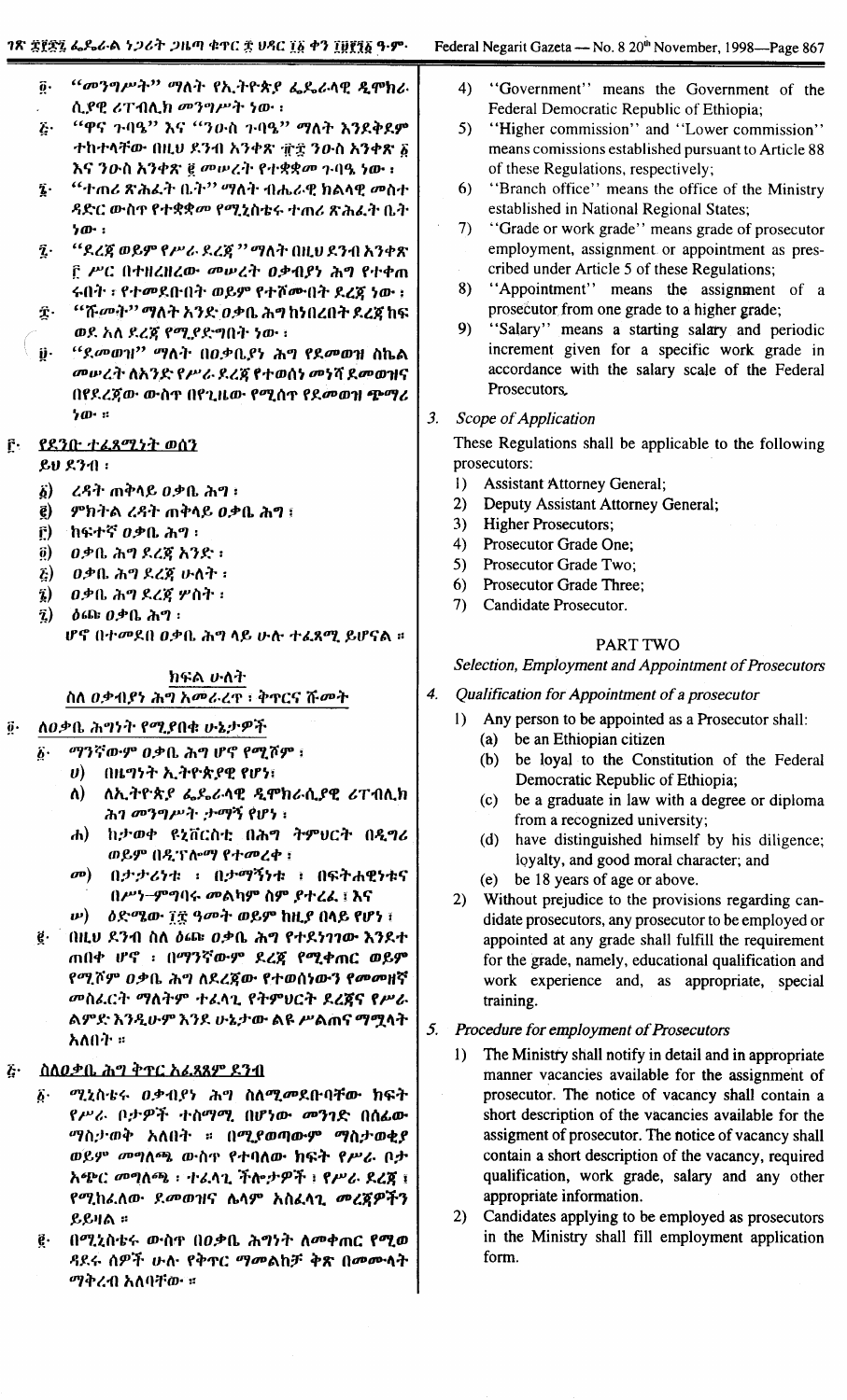- ሚኒስቴሩ በቀረበለት የቅዋር ማመልከቻ መሠረት Ë۰ ለመቀጠር ተስማሚ መስለው የተገኙትን አመልካቾች በመፌተን ለሥራው ብቁ የሆነና ከተወዳዳሪዎች መካከል የተሻለውን አጠቃላይ ውጤት ያገኘውን ሰው  $\mathcal{L}$ መርጣል።
- የፌተናው ይዘት በሚኒስቴሩ ያለውን የሥራ ዕድገትና  $\ddot{\mathbf{0}}$ . *ዐ*ቃቤ ሕግ የሚቀጠርበትን ክፍት የሥራ መደብ ልዩ ሁኔታ መሠረት በማድረግ ተፌታኙ ለሚወዳደርበት ደረጀ የሚበቃ ጠቅላላ ችሎታና ዕውቀት እንዲሁም ተሰዋኦ ያለው *መሆኑን የሚመዝን መ*ሆን አለበት ፡፡ ፌተናውም እንደአስፌላጊነቱ የቃል ወይም የጽሑፍ <u>ዋደቄ በማድረግ ወይም ሁለቱን የፌተና ዓይነቶች</u> በማጣመር ወይም በሌሎች የችሎታ መመዘኛዎችና ስልቶች በማጣራት ሊሆን ይችላል ።
- *ማ*ስረጀ ስለማቅረብ  $\ddot{\mathbf{z}}$ .

በሚኒስቴሩ ውስዋ አዲስ የሚቀጠር ዐቃቤ ሕግ ከመቀጠሩ በፊት የሚከተሉትን አሟልቶ ማቅረብ አለበት ፡

- የትምህርት ደረጀና የሥራ ልምድ ማስረጀዎች ፡  $\vec{b}$ .
- የጤንነት ምርመራ ውጤት ፡  $\ddot{e}$ .
- ከወንጀል ነፃ ለመሆኑ የፖሊስ ማስረጃ ፡ ŕ٠.
- ሌሎች አስፈላጊ ማስረጀዎች ።  $\ddot{\mathbf{0}}$ .
- ስለዉንንት ምርመራ  $\vec{a}$ .
	- በመሥሪያ ቤቱ በዐቃቤ ሕግነት ለመቀጠር ተወዳድሮ  $\boldsymbol{\delta}$ . በዕጨነት የተመረጠ አመልካች ለመቀጠር ይችል ዘንድ በቅድሚያ የሔና ምርመራ አድርጎ ማለፍ አለበት ።
	- በዐቃቤ ሕግነት ለመቀጠር ተወዳድሮ በዕጩነት  $\vec{e}$ . የተመረጠ አመልካች በጤና ረገድ ለሥራው ተስማሚ ስለመሆኑ ማረጋገጫ የሚያቀርብበትን የምርመራ ዓይነት መ/ቤቱ ይወስናል ፡፡ በዚህም መሠረት ምርመራ እያደረጉ በመ/ቤቱ ዘንድ ተቀባይነት ያለው የምስክር ወረቀት እንዲሰጡ እውቅና የተሰጣቸው ሐኪሞች ወይም የሕክምና ተቋሞችን መ/ቤቱ መወሰን ይችላል።
- ስለሹመት አሠጣዋ መሠረታዊ ደንቦች  $\ddot{\mathbf{r}}$ .
	- $\ddot{\delta}$ . በአንቀጽ ፬ የተጠቀሰው ጠቅላላ ደንብ እንደተጠበቀ ሆኖ የትምህርት ደረጃ ፡ የሥራ ልምድ ፡ የሥራ አፈጸጸም፡ መልካም ሥነ ምግባር እና ለአዲሱ ኃላፊነት ያለው በ*ጎ ፌ*ቃደ ለሹ*መት* አሥጣዋ መሥረት ናቸው ። ሹመት የሚሰጠው ስሥራው አስፌሳጊ ሲሆን ብቻ ነው ። ë.
- ስለዐቃብያነ ሕግ አመራረዋና አሿሿም ij.
	- ለረዳት ጠቅላይ ዐቃቤ ሕግነትና ለምክትል ረዳት  $\ddot{\delta}$ ጠቅላይ ዐቃቤ ሕግነት የታጩት ሰዎች በምክትል ሚኒስትሩ አቅራቢነት በሚኒስትሩ ይሾማሉ ።
	- $(0)$   $(1)$   $(1)$   $(2)$   $(3)$   $(3)$   $(4)$   $(5)$   $(5)$   $(6)$   $(7)$   $(7)$   $(8)$   $(1)$   $(1)$   $(1)$   $(1)$   $(1)$   $(1)$   $(1)$   $(1)$   $(1)$   $(1)$   $(1)$   $(1)$   $(1)$   $(1)$   $(1)$   $(1)$   $(1)$   $(1)$   $(1)$   $(1)$   $(1)$   $(1)$   $(1)$   $(1)$ ë. የሹመት ደረጃዎች በታች በሆነ ደረጃ ላይ የሚሾሙ *ዐ.*ቃብያነ ሕግ በዋናው ጉባኤ አቅራቢነት በሚኒስትሩ ይሾማሉ ።
- ስለወቃብያን ሕግ ተጠሪነት ï.
	- ዐቃብያነ ሕግ ተጠሪነታቸው ለሚኒስትሩ ይሆናል ።  $\ddot{\theta}$ .
	- $0$ ዚህ አንቀጽ ንውስ አንቀጽ  $(\tilde{\beta})$  የተደነገገው እንደተ ë. ጠበቀ ሆኖ ፡ በማንኛውም ደረጃ የሚገኝ ዐቃቤ ሕግ ከእርሱ ለሚቀጥለው የበላይ ዐቃቤ ሕግ ተጠሪ ይሆናል ።
- The Mimistry, based on the application forms, shall  $3)$ examine the candidates who seem fit and shall select the one with the best results.
- $4)$ The content of the examination shall take into account the work progress of the Ministry and the special nature of the vacancy concerned to evaluate the general knowledge and capability as well as the gift of the candidate. Where appropriate the examination may be oral or written or both or other method of evaluation may be used.
- **Supporting Documents** 6.

A new employee in the Ministry shall submit the following complete documents:

- educational qualification and work experience  $\mathbf{D}$ documents;
- health certificate;  $(2)$
- 3) Police certificate for not involving in criminal activities;
- 4/ other necessary documents.
- $7.$ **Medical Examination** 
	- 1) A candidate who is selected to be employed in the Ministry as an attorney shall pass medical examination.
	- $2)$ The Minstry shall determine the requirements of medical fitness having regard to the nature of the work, and may designate medical practitioners or institution to make such examinations.
- **Basic Principles for Appointment** 8.
	- Subject to the general rules provided under Article  $1)$ 4, educational qualification, work experience, outstanding performance, good character and interest for the new position are basic principles for appointment.
	- 2) An appointment shall be made only where it is necessary for the job.
- Selection and Appointment of Attorneys 9.
	- **Assistant Attorney Generals and Deputy Assistant**  $1)$ Attorney Generals shall be appointed by the Minster upon recommendation of the Vice Minister.
	- Prosecutors below the rank indicated under sub  $(2)$ Article (1) of this Article shall be appointed by the Minister upon recommendation by the higer commission.
- $10.$ **Accountability of Prosecutors** 
	- 1) Prosecutors shall be accountable to the Minister.
	- Without prejudice to the provision of Sub Article  $2)$ (1) of this Article, a prosecutor at any level shall also be accountable to his immediate superior.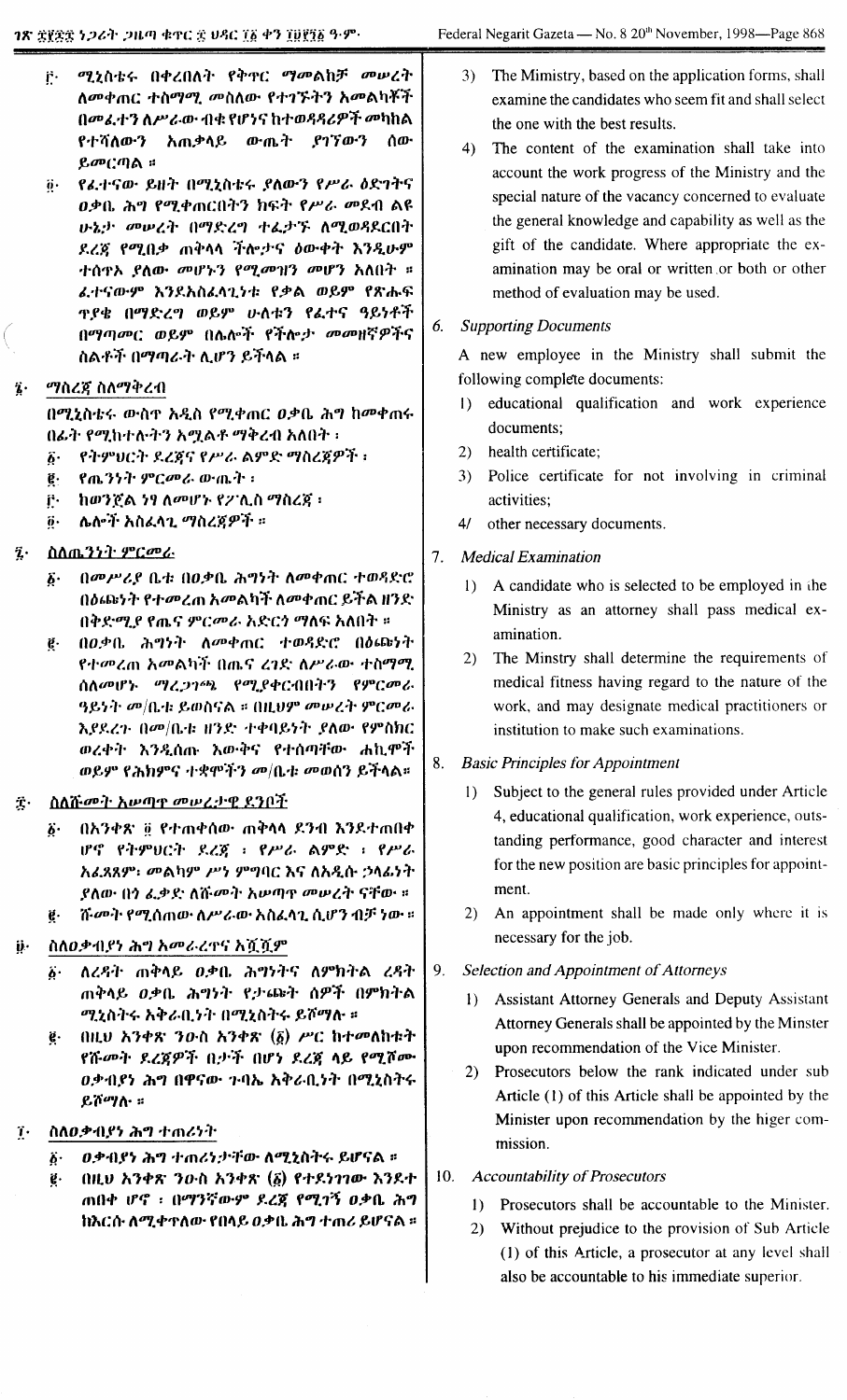- 76. ቃለ *መ*ሐሳ ስለመፈጸም
	- ማንኛውም ዐቃቤ ሕግ ሆኖ የሚሾም ሰው ሥራውን  $\boldsymbol{\hat{b}}$ . ከመጀመሩ በፊት አግባብ ባለው ባለሥልጣን ፊት ቀርቦ የሚከተለውን ቃለ መሐላ መፈጸም አለበት ፣

ታማኝ በመሆን የኢትዮጵያ ፌዴራላዊ ዲሞክራሲያዊ ሪፐብሊክ ሕን መንግሥትንና ሌሎች ሕጎችን ላከብርና ላስከብር ፡ በፌዴራሉ መንግሥት የወጡና ወደፊት የሚወጡ ሕጎችን በማስፈጸም የሕግ የበላይነትን ለማረ *ጋገ*ጥ ልሥራ ፥ የሥራ ድርሻዬን ሕግ በሚደነግገው መሥረት በመሬጸም የሰዎችን ክብርና ሰብአዊ መብት ላከብርና ላስጠብቅ ፡ የግል ጥቅም ሳልፌልግ ማንንም በመውደድ በመዋሳት ወይም በሌሳ በማንኛውም ምክንደት አድልዎ ሳላደርግ ፣ ማንኛውንም ዓይነት ተጽእኖ ሳልፌራ በሃቀኝነት ፤ በቅንነትና በትጋት *;*ንላፊነቴን ለመወጣት ቃል እገባለሁ ።<sup>?ን</sup>

- መሐሳውን ያስፈፀመው ባለሥልጣን የተፈጸመውን ë. መሐሳ በዐቃቤ ሕጉ የግል ማኅደር ውስጥ ይመዘግባል ።
- ïë. ስለዐቃቤ ሕግ ቅጥርና ሹመት መሠረዝ

አንድ ዐቃቤ ሕግ ሆነ ብሎ ወይም በቸልተኝነት የሐሰት ማስረጀዎችን አቅርቦ ቢቀጠር ወይም ቢሾም ይህ ሁኔታ ለዐቃቤ ሕግንት በተመረጠበት ጊዜ ታውቆ ቢሆን ኖሮ ቅጥሩን ወይም ሹመቱን አያስከለክለውም ነበር የሚያሰኝ ካልሆነ በቀር ቅጥሩ ወይም ሹመቱ በማናቸውም ጊዜ ሊሥረዝ ይቻላል ።

- î۴۰ ስለሙከራ ጊዜ
	- ከዩኒቨርስቲ በሕግ ትምህርት በድግሪ የተመረቀ ወይም  $\hat{\bm{b}}$ . በዲፕሎማ የተመረቀና አራት ዓመት ልምድ ያለው አዲስ ተቀጣሪ የሙከራ ጊዜው አንድ ዓመት ይሆናል ።
	- በሌላ መሥሪያ ቤት በሕግ ሙያ አገልግሎ በዐቃቤ  $\vec{e}$ . ሕግነት ስመቀጠር የተመረጠ ሰው የሚቀጠረው ስ፮ ወራት የሙከራ ጊዜ ይሆናል ፡፡
- *ቋሚ ሆ*ኖ ስለ*መመ*ደብ  $70.$

በዚህ ደንብ አንቀጽ ፲፫ መሠረት በሙከራ የተቀጠረ ዐቃቤ ሕግ በተወሰነለት የሙከራ ጊዜ ለሥራው ተገቢ ሆኖ የተገኘ እንደሆነ የትምህርት ደረጀውና የሥራ ልምዱ በሚመዋነው ደረጃ ቋሚ ሆኖ ይመደባል ።

# ክፍል ሦስት የሥራ ሁኔታ ንውስ ክፍል አንድ በሥራ ላይ ስለመገኘት

- ስለመደበኛ የሥራ ሰዓት  $72 -$ 
	- የመንግሥት መሥሪያ ቤቶች የሥራ ቀንና ሰዓት የዐቃ  $\ddot{\boldsymbol{b}}$ . ብያነ ሕግ የሥራ ቀንና ሰዓትን በሚመለከት ተፈጸሚ ይሆናል ።
	- ማንኛውም ዐቃቤ ሕግ ወደሥራው ዘግይቶ የመጣ ë٠ እንደሆነ ወይም ቀደም ብሎ ከሥራው የወጣ እንደሆነ ወይም በእንድ ምክንያት ከሥራው የቀረ እንደሆነ ይህንኑ ለቅርብ ;ንላሬው ማስታወቅ አለበት ።
	- በመደበኛ የሥራ ሰዓት በሴላ ሥራ ወይም የሥራ ቦታ į٠ የሚገኝ ዕቃቤ ሕግ ይህንኑ ለቅርብ ኃላፊው መግለጽና *ማስሬ.ቀድ* አለበት ።
- ከመደበኛው የሥራ ሰዓት በላይ ስለመሥራት  $14 -$ 
	- $\ddot{\boldsymbol{b}}$ . ሥራው የሚመለከተው የበላይ ኃላፊ በአዘዘ ጊዜ ማንኛውም ዐቃቤ ሕግ ከመደበኛው የሥራ ሰዓት በላይ መሥራት ግዴታው ነው።
- $11.$ Oath
	- 1) Any peson who is to be appointed as a prosecutor shall, before assuming office, take the following oath beofore an appropriate authority:  $\mathbf{G}$

-solemnly swear that I shall be loyal to my country and pledge to abide by the Constitution of the Federal Democratic Republic of Ethiopia and other laws, to work for the supremacy of law, to execute existing laws and those to be enacted in future by the Government, to carry out my responsibilities on the basis of the law, to respect human dignity and safeguard human right and that I shall discharge my duties honestly, sincerely, diligently and impartially without seeking personal gain and without fear or favor of any kind."

 $2)$ The authority who administered the declaration of oath shall record it in the personal file of the prosecutor.

#### $12.$ **Nullity of Employment and Appointment**

An employment or appointment of any prosecutor, based on false inforamtion given by him intentionally or negligently, shall be declared null and void at any time, unless the information provided couldn't have been an impediment to the employment or appointment had it been known at the time of such of employment or appointment.

- 13. Probation
	- The probation period for a candidate prosecutor  $1)$ who graduated from university with a degree of Bachelor of laws or a diploma in law with four years relevant experience shall be one year.
	- 2). The probation period for a person who has served in other institution as a lawyer and selected to be employed as a prosecutor shall be six months.
- 14. Permanent Assignement

Where a prosecutor on probation satisfactorily completes the period of probation as provided under Article 13 of these Regulations, he shall be assigned permanently in a positon he fits, having regard to his qualification and experience.

# **PART THREE**

**Condition of Work** Section one **Attendance** 

- $15.$ Normal Hours of work
	- The working days and hours of Government  $\left| \right|$ institutions shall be applicable to working days and hours of prosecutor.
	- 2) Any prosecutor shall report his late arrival, early departure or other cases of absence to his superior.
	- $3)$ A prosecutor engaged in a different work or place of work during normal hours of work shall declare same and obtain permission from his superior.

16. Overtime

Any prosecutor is obliged to work overtime when  $\left| \right|$ instructed by his superior.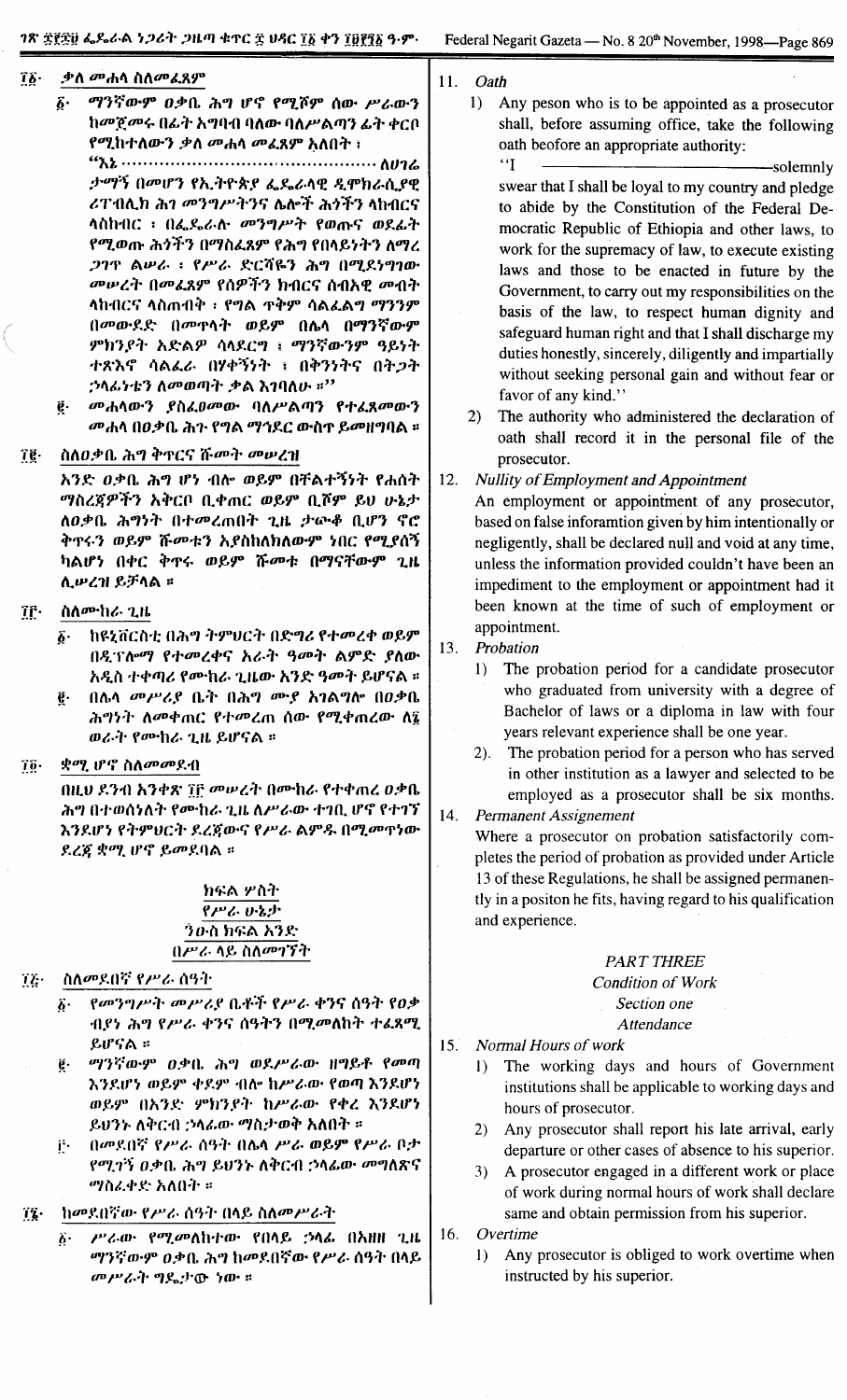ዐቃቤ ሕጉ ከመደበኛው የሥራ ሰዓት በላይ እንዲሠራ ġ. የሚታዝዘው ሲደረግለት የሚገባው ዋንቃቄና ድጋፍ ሁስ• ሳይጓደልበትና ሥራው በመደበኛ የሥራ ሰዓት ሊፈጸም የማይቻል ሆኖ ሲገኝ ብቻ ነው ።

# ንውስ ክፍል ውለት ስስ ፌቃድ

#### የዓመት ዕረፍት ፌቃድ  $74.$

- በማናቸውም የሥራ መደብ የተመደበ ዐቃቤ ሕግ  $\mathbf{A}$ . ደመወዝ የሚከፌልበት የዓመት ዕረፍት ፌቃድ የገኛል።
- ለዐቃብያነ ሕግ የሚሰጣቸው የዓመት ዕረፍት ፌቃድ  $\ddot{\mathbf{e}}\cdot$ እንደሚከተለው ይሆናል፡
	- ሀ) ፣ አንድ ዓመት ያገለገለ ዐቃቤ ሕግ ሀያ $|\vec{\mathcal{R}}|$  የሥራ ቀናት የዓመት ዕረፍት ፌቃድ ያገኛል ፡
	- ለ) ከአንድ ዓመት በላይ ያገለገለ ዐቃቤ ሕግ ላገለገ ለበት ሊየንዳንዱ ተጨማሪ ዓመት በዚህ ንዑስ አንቀጽ በፊደል ተራ "ሆ" በተመለከተው የፌቃድ ጊዜ ላይ አንድ የሥራ ቀን እየታከለበት የዓመት ዕረፍት ፈቃድ ያገኛል። ሆኖም በዚህ አኳኋን የሚሰላው የዓመት ዕረፍት ፌቃድ ከሰላሳ/፴/ የሥራ ቀናት መብለዋ የለበትም ።
- $\mathbf{i}$ .  $0$ ዚህ አንቀጽ በን $0$ ·ስ አንቀጽ (፪) በተመለከተው መሥረት የዐቃብያነ ሕግ የዓመት ዕረፍት ፌቃድ ሲሰላ *ማን*ኛውም *ዐ*ቃቤ ሕግ በመሥሪያ ቤቱ ውስጥ በሴሳ የሥራ መደብ ላይ ተመድበ የሠራበት ጊዜ በዐቃቤ ሕግነት ተመድቦ ከሠራበት ጊዜ ጋር ተደምሮ ይታሰባል። እንዲሁም ከሌላ የመንግሥት መሥሪያ ቤት ወይም የመንግሥት ልማት ድርጅት ተዛውሮ የመጣ 0.ቃቤ ሕግ ወደሚኒስቴሩ መሥሪያ ቤት ከመዛወሩ በፊት በሠራባቸው መሥሪያ ቤቶችና የመንግሥት ልማት ድርጅቶች ውስኖ አገልግሎት ያበረከተበት ጊዜ ለዓመት ዕረፍት ፌቃዱ ስሌት ይታሰብለታል ።
- $\mathbf{u}$ የዓመት ዕረፍት ፌቃድ አሰጣዋ
	- δ· የዓመት ዕረፍት ፌቃድ ዘመን የሚባለው የመንግሥት መሥሪያ ቤቶች በጀት ዓመት ነው ።
	- የዓመት ዕረፍት ፌቃድ ሳይከፋፌል በአንድ ጊዜ ë. በፌቃዱ ዘመን መወሰድ አለበት ፡፡ ሆኖም በአንዳንድ ልዩ ልዩ ምክንያት የዓመት ዕረፍት ፌቃድ ተከፋፍሎ ሊሰዋ ይችላል።
	- ij· የዓመት ፌቃድ የሚሰጠው በተቻለ መጠን የመሥሪያ ቤቱን ዋቅምና የዐቃቤ ሕጉን ፍላንት በማመዛዘን በሚዘጋጀው ፕሮግራም መሠረት ነው ።
- የዓመት ዕረፍት ፌቃድን ስለማስተላለፍ  $\tilde{l}$   $\tilde{p}$  .
	- ፩· አንድ ወቃቤ ሕግ በሥራው አስፌሳጊነት ምክንያት በፌቃዱ ዘመን የዓመት ዕረፍት ፌቃዱን ሙሉውን ወይም በከራል ለመውሰድ ያልቻለ እንደሆነ ፈቃዱ ወደሚቀጥለው የፌቃድ ዘመን ይተላለፋል ።
	- $\ddot{\mathbf{g}}$  (HLU አንቀጽ ንዑስ አንቀጽ  $(\vec{\mathbf{g}})$  መሥረት የዓመት ዕረፍት ፌቃድን ማስተላለፍ የሚቻለው ቢበዛ ለሁለት (g) ተከታታይ የፌቃድ ዘመን ብቻ ነው ።
	- በዚህ አንቀጽ ንውስ አንቀጽ ፩ በተደነገገው መሠረት ji. ሳይሆን በሌላ ምክንያት በሙሉ ወይም በከፊል ያልተ ወሰደ የዓመት ዕረፍት ፌቃድ ቀሪ ይሆናል ፡፡

 $(2)$ Overtime work shall be ordered only if the work cannot be done during normal working hours and the prosecutor so instructed shall be given due care and the necessary support to the extent feasible.

# **Section Two** Leave

### 17. Annual Leave

- 1) A prosecutor shall have the right to annual leave with pay.
- 2). The following annual leave shall be granted to prosecutors.
	- (a) twenty  $(20)$  working days for a prosecutor who has served for one year;
	- (b) twenty (20) working days plus one wotking day for every additional year of service for a prosecutor who has served more than one year. However annual leave calculated in such a manner shall not exceed thirty (30) working days.
- 3) In calculating annual leave in accordnace with sub-Article (2) of this Article, the length of service rendered by a prosecutor in a different job within the Ministry or in other government institution or public enterprise before transferring to the Ministry shall be counted.

### 18. Granting of Annual leave

- The annual leave year shall be the fiscal year of the  $1)$ Government.
- $2)$ Annual leave shall be taken without interruption at one time in the fiscal year. However, in special cases it my be permitted to take annual leave by installement.
- 3) Annual leave shall be granted in accordance with a schedule designed with due regard to the interest of the prosecutor and the Ministry.

### 19. Postponing Annual Leave

- 1) If the exigencies of the service unexpectedly prevent a prosecutor from taking his full annual leave or part of it within the leave year, it shall be postponed to the next fiscal year.
- 2) Any leave shall be postponed in accordance with sub Article 1 of this Article, only for a maximum of two consecutive leave years.
- 3) If for reasons other than those stated in sub Article (1) of this Article annual leave is not taken fully or partially it snall be forfeited.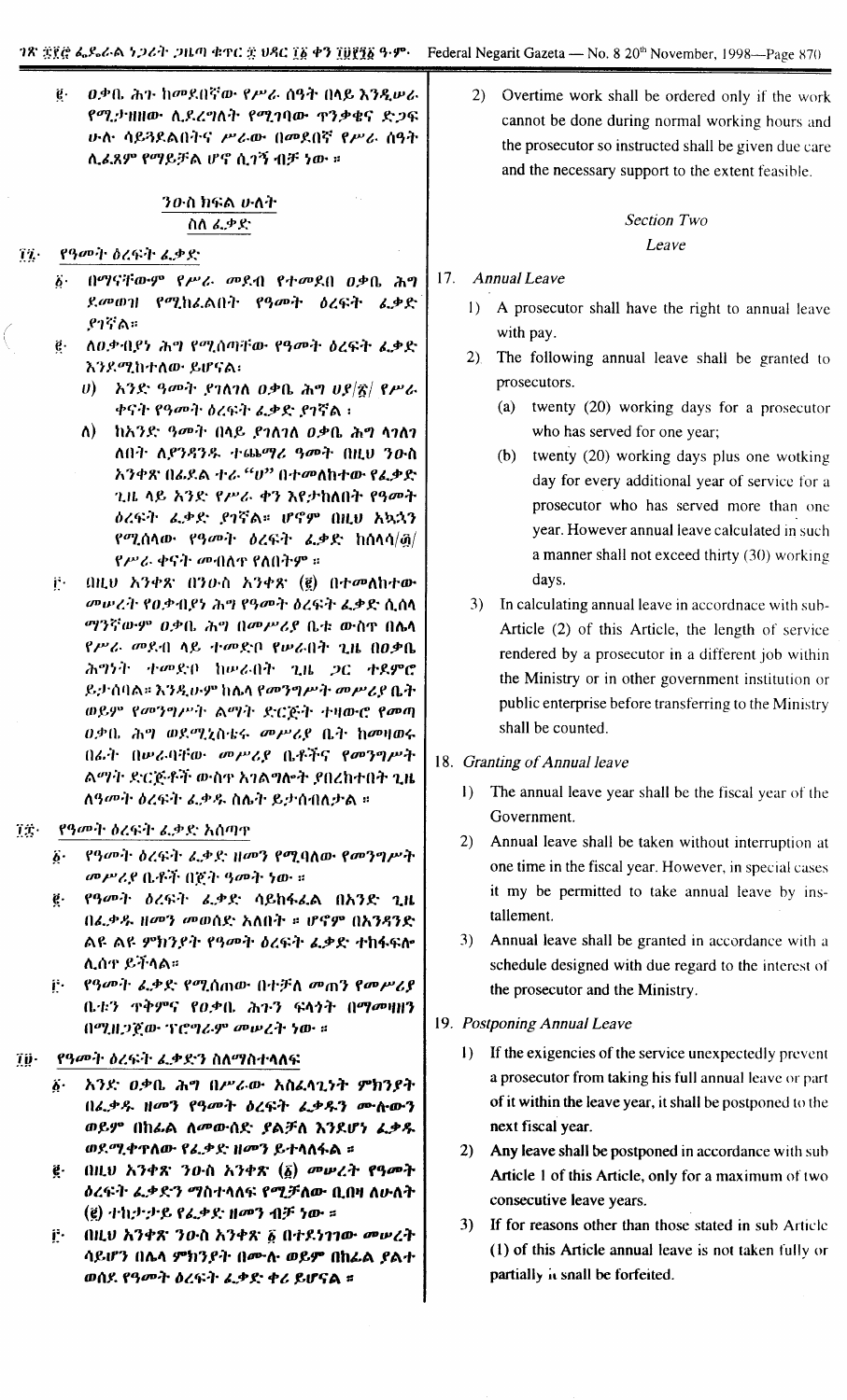#### የሕመም ፌቃድ ネ・

- በማናቸውም ደረጀ የሚገኝ ዐቃቤ ሕግ የሙከራ  $\boldsymbol{\hat{b}}$ . ጊዜውን ከጨረሰ በኋላ በሥራ ላይ በሚደርስ ጉዳት ሳይሆን በሴላ ሕመም ምክንያት ሥራ ለመሥራት ካልቻለ በዚህ አንቀጽ መሠረት የሕመም ፌቃድ የገኛል።
- በዚህ አንቀጽ ንውስ አንቀጽ ፩ የተመለከተው ፌቃድ  $\ddot{\mathbf{e}}\cdot$ ሕመሙ ከደረሰበት የመጀመሪያ ቀን አንስቶ ባለው የአሥራ ሁለት ወር ጊዜ ውስዋ በተከታታይ ወይም በተለያዩ ጊዜያት ቢወስድም በማንኛውም ሁኔታ ከስድስት ወር አይበልዋም ።
- በማናቸውም ደረጃ የሚገኝ ዐቃቤ ሕግ በማናቸውም  $\mathbf{r}$ . አራት ዓመት ጊዜ ውስጥ የተሰጠው የሕመም ፌቃድ ድምር ስምንት ወር የደረሰ እንደሆነ ወደፊት ሴላ የሕመም ፌቃድ አይሰጠውም ፡፡
- @· ማንኛውም ዐቃቤ ሕግ በሕመም ምክንያት ከሥራ ሲቀር መሥሪያ ቤቱ ስለሁኔታው ሊያውቅ የሚችል ወይም ዐቃቤ ሕጉ ለማስታወቅ የማይችል ካልሆነ በቀር በማግስቱ ለመሥሪያ ቤቱ ያስታውቃል ።
- በማናቸውም ደረጃ የሚገኝ ዐቃቤ ሕግ በመታመሙ  $\boldsymbol{\tilde{c}}$  . ምክንያት በተከታታይ ከሦስት ቀን በላይ ከሥራ ከቀረ መታወሙን የሚያረጋግኖ የሐኪም ምሥክር ወረቀት ማቅረብ አለበት ፡፡ የሐኪም ምሥክር ወረቀቱ ከዐቃቤ ሕጉ የግል ማኅዶር ጋር ተያይዞ በምሥጢር መጠበቅ አለበት ፡፡
- የሕመም ፌቃድ ቀዋሎ በተመለከተው ሁኔታ ይሰጣል ፣  $\ddot{\mathbf{z}}$ .
	- ሀ) ለመጀመሪያዎቹ ሁለት ወራት ከሙሉ ደመወዝ ክፍ*ያ ጋ*ር ፣
	- $\mathbf{v}$ ለሚቀጥሎት ሁለት ወራት ለእያንዳንዱ ወር ከግማሽ የወር ደመወዝ ክፍያ ጋር ፤
	- ሐ) ለሚቀጥሎት ሁለት ወራት ጊዜ ያለደመወዝ  $h$ ፍ $e$ ።
- የሕመም ፌቃድን ከዓመት የዕረፍት ፌቃድ ስለመቀነስ ፳፩·
	- በማናቸውም ደረጀ የሚገኝ ዐቃቤ ሕግ በአንድ የበጀት  $\hat{b}$  . ዓመት ውስጥ የሐኪም ምሥክር ወረቀት ሳይኖረው  $($ ነሕመም ከሥራ የቀረበት ቀን ተዶምሮ ከስድስት /፤ $/$ ቀን የበለጠ እንደሆነ ከስድስት  $|\bar{\mathbf{z}}|$  ቀን በላይ ያለው ጊዜ ከዓመት የዕረፍት ፌቃዱ ላይ ይቀነስበታል ።
	- ዐቃቤ ሕጉ ከዓመት የዕረፍት ፌቃድ የተረፌ ቀን @∙ የሌለው ከሆነ ከስድስት ቀን በላይ ያለው ቀን በተከታዩ የፌቃድ ዘመን ከሚታሰብለት የዓመት ዕረፍት ፌቃዱ ላይ እንዲቀንስ ይደረጋል ። ይህ ካልተቻለም ያለደ መወዝ እንደተወሰደ ፌቃድ ይቆጠራል ፡፡

#### Äğ∙ የወሊድ እና የእርግዝና ፌቃድ

- ንፍሰጡር የሆንች ዐቃቤ ሕግ ከእርግዝናዋ *ጋ*ር የተ*ያያ*ዘ δ٠ ምርመራ ለማድረግ መሥሪያ ቤቱ ከደመወዝ ጋር ፌቃድ ይሰጣታል፡ ሆኖም ዐቃቤ ሕጓ ስለምርመራው ሐኪም ማስረጀ ማቅረብ አለባት።
- ንፍሰጡር የሆንች ዐቃቤ ሕግ ከመውለዷ በፊት ሐኪም  $\ddot{\mathbf{g}}$ . እንድታርፍ ካዘዘ ደመወዝ የሚከፌልበት ፌቃድ ታኅኛለች ።
- ንፍሰጡር የሆንች *ዐ*.ቃቤ ሕግ እወልዳለሁ ብላ ከገመተ Ë۰ ችበት ቀን በፊት መውለጀዋ ሲደርስ የሰላሳ ተከታታይ ቀን የወሊድ ፌቃድ እንዲሁም ስትወልድ ከወለደችበት ቀን ጀምሮ ፰ ተከታታይ ቀናት የወሊድ ፌቃድ ከደመወዝ ክፍያ ጋር ይሰጣታል።

20. Sick Leave

- 1) If a perosecutor at any level, having completed his probation, is rendered incapable of work owing to sickness other than those resulting from occupational injury, he shall be entitled to sick leave.
- 2) The leave referred to in sub-article $(1)$  of this Article shall in no case be more than six months counted consecutively or separately in the course of any twelve months period starting from the first day of his sickness.
- 3) If a prosecutor at any level, has had eight (8) months sick leave in the aggregate in a period of four (4) years, no further sick leave shall be granted.
- $4)$ Where any prosecutor absents himself from work on grounds of sickness he shall notify the Ministry the ٠ day following his absence, unless the Ministry is in a position to know the sickness or unless it is impractical to notify.
	- 5) When a prosecutor is absent form his work for more than three consecutive days due to sickness, he shall submit a medical certificate. The medical certificate shall be kept in his personal file confidentially.
	- 6) Sick leave shall be granted in the following manner:
		- (a) for the first two months with full payment of his salary,
		- (b) for the next two months with 50% payment of his salary,
		- (c) for the next two months without pay.

# 21. Deduction of sick leave from annual leave

- 1) Where the aggregate number of days during which a prosecutor is absent from office, due to sickness without a medical certificate, exceeds six (6) days during the leave year the number of days exceeding six (6) shall be deducted from his annual leave.
- 2) In case no annual leave is left, the days shall be deducted from the next year's leave allowance, failing which the excess shall be considered as leave without pay.

# 22. Maternity leave

A pregnant prosecutor shall be granted:

- 1) Paid leave for medical examination in accordance with a doctor's recommandation.
- 2) Paid leave before delivery if recommended by a doctor.
- A pregnant prosecutor shall be granted a period of 30  $3)$ consecutive days of maternity leave with pay preceding the presumed date of her confinement and a period of 60 consecutive days of maternity leave after confinement.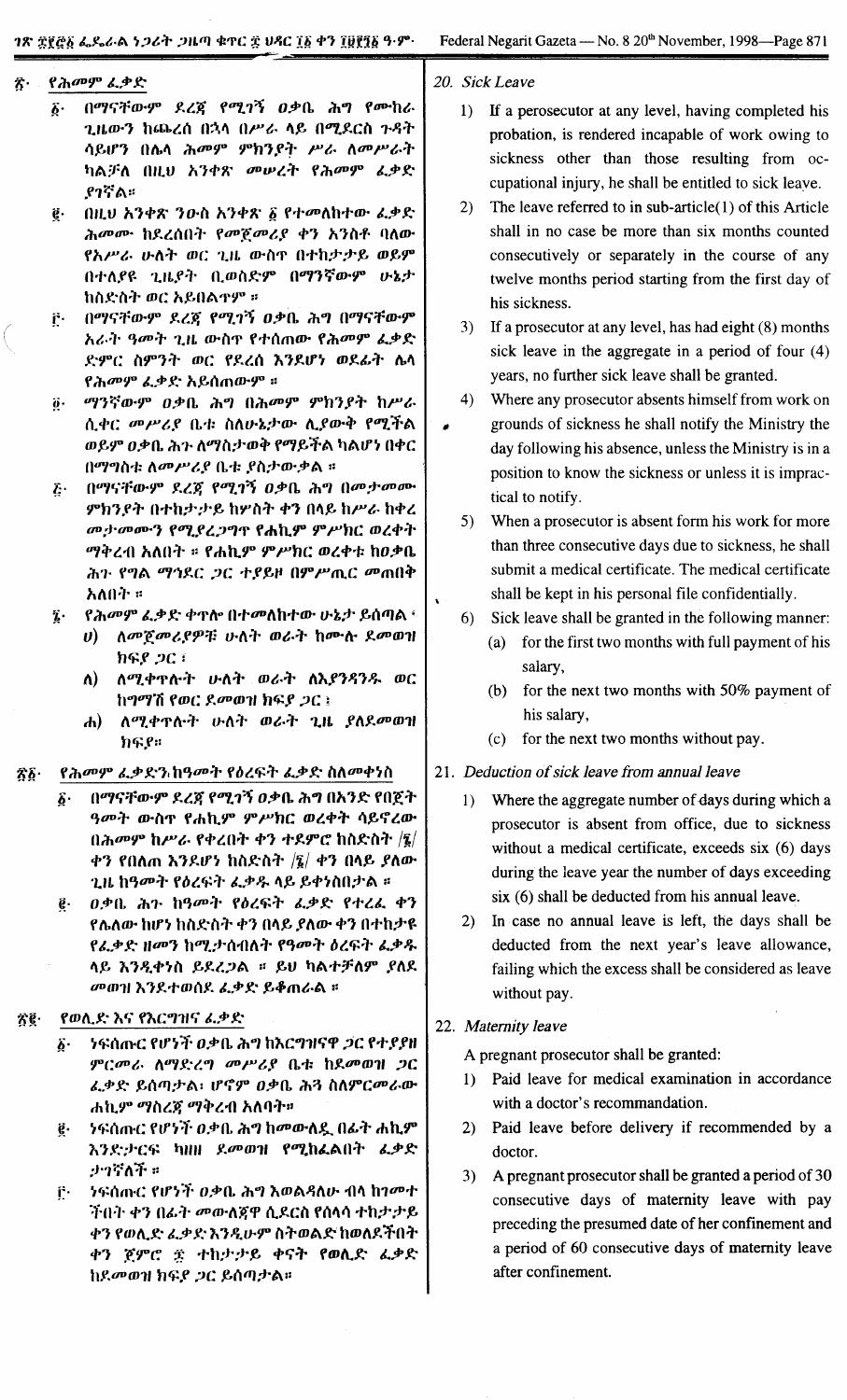$\ddot{\theta}$ .  $0$ .ቃ $0.~\lambda$ ፡ን ከመውለዴ በፌት የወሰዶችው የሰላሳ ቀን ፈቃድ ሲደልቅ ካልወለደች እስከምትወልድበት ቀን J':I.(), fHlU ~'}"'?t. *,}lJ-()* ~'}.,.~ (~) *ODlPl.:"* ~I.(t:,} A:"1:~ '}':;'''/\1' II f(t"".,.'} *&.:J>X-..*"JJA:" hIJJ/\f.:'Y- nllU ~'}"'?t. *'}O-()* ~'}.,.~ (r.) *ODlPl.''''* f9u'}lJJ()f.(I)' flJJt\.Y.: &.:1>Y.: *~"l.9"* /..A:;

#### $\mathcal{S}$ r. f *ehll,} ~.:P* f:

- $\tilde{\rho}$ · *የማንኛውም ዐቃ*ቤ ሕግ ሚስት ወይም ፡ ባል ፡ አባት ፡ *~ei:"* I lJJ,}J~:9u I ~U'} lJJf,9° *A"f:* n.qu:" *f.ODtD1/* flP/.h&.AfH' f~9°()'} (?;) .,.'} f *e""'} &.:J>f:*  $&$ ሳጠዋል።
- $E = \sqrt{q^2/\zeta} \omega \cdot \frac{g}{\omega} \frac{\partial \phi}{\partial \zeta}$  ,  $\lambda \gamma$   $\gamma \partial \zeta$   $\eta$  and  $\eta \partial \zeta$   $\zeta$   $\zeta$ hሞተበት በአንድ የፌቃድ ዘመን ውስዋ ከስድስት (፮) <u>ቀን እስካልበለጠ ድረስ እስከ አንድ ቀን የሚደርስ</u> *Y.ODllJ11*flP/.ht.AfH' frhlf'} *&.:J>f.'f,(tmlf'A* ::

### <u>ኛው ልዩ ፌቃድ</u>

- *ሚንኛውም ዐቃቤ ሕግ ከዚህ በሚከተለው ሁኔታ* ከደ*መ*ወዝ *ጋ*ር ልዩ ፌቃድ የማግኘት መብት አለው ፡፡ *(i.*
	- *0) : ጋብቻውን በሚፌ*ጽምበት ጊዜ የአምስት (፩) f".. I.. *"'C;,}. t.,cp* y.: I, ,
	- ለ) ሰለሚከታተለው ትምህርት ለሚወስደው *ፌ*ተና በማናቸው*ም ዓመት ልተና ለሚ*ወሰድባቸው *ቀናት በሙ***ሉ**።
	- $(h)$  f  $f$  f'f' f'f')''  $f \wedge f$   $f \wedge f' \wedge f'$  ( $f \wedge f' \wedge f' \wedge f''$ ) */\",°1* '},c,-.~.ei 9°C9uC *P'/'.* n?; qOD:" lD-()'}' *እን*ድ ጊዜ ለሁለት (፪) ወር፣
	- *o*¤) በማናቸውም ደረጀ ወደሚገኝ ፍርድ ቤት ወይም *ወደ. ማናቸውም መርማሪ አ*ካል እንዲቀርብ የሚያስገድደው *መ*ዋሪያ ሲያቀርብ የተፈለገ በትን ጉዳይ አከናውኖ ለ*መመ*ለስ ለሚያስፈ A *1CD'* '1.11.:
- *ሚ*ንኛውም *ዐ*ቃቤ ሕግ ፌቃድ የጠየቀበት ምክንያት ለተወሰን ጊዜ ከሥራ *ገ*በታ ተለይቶ በአገር ውስዋ lIJ'Wu h~1C (I).6f!' n'}9uUC1:'/\0I/1}/\rt: *(t.rf')* ~C; ትምሀርቱን ተከታትሎ ሲደጠናቅቅ ለ*መሥሪ*ያ ቤቱ f'f.1i/\ *i"1Aol/\":"* ~'}f.D'/..fnl.h:" *OIJ.~():"?-* (&..f~ '}n:,' f'~'9uUC'} t..cj>y.: *t\.(tmCD'* ~"f"A I: *~:J>~* flP/.(t'}'fH' f'l.ll. C'IIOD:" ~C; /\,/\.."f *v-kJ'jP"f መ'}ግሥት በሚያወጣው እጠቃላይ መመሪያ መሠረት f,wc,'A::*  $\ddot{\textbf{e}}$  .
- nllU ~'}"'?t. *'}lJ.() h'}"'?t.* I *OD'PI.:"* fOlJ.(tmlDf''''9''UC'~' t.,cj>,f: nfo-/\'''' qOD:" */\D'/.f.1.'1* f,f,rJPlIJ1f *6f!'0IJt.* 'f.tA'1. /\lf~CD' f,y,f,:'- "l.IL *hf,:r*  $($ ሳብለትም። t.

#### $\ddot{\wedge}\ddot{\pmb{\epsilon}}$ . .ያለፌቃድ ከሥራ ስለ*መቅረት*

- $\delta$ <sup>.</sup> ማንኛውም ዐቃቤ ሕግ ሳይፈቀድለት በማናቸውም ምክንያት ከሥራ የቀረ እንደሆነ የቀረበት ጊዜ ደመወዝ ~'},a;..f1f h()tA'I.(I)' ~C~" *f,lD(t~A::*
- <u>፪· ወ</u>ቃቤ ሕን ከሥራ ለቀረበት በቂ ምክንያት ያቀረበ እንደሆነ ከሥራ ለቀረበት ጊዜ **ሙሉ ደመወ**ዙን ወይ**ም** nht.A */\0I/'1''j* ,}. *f,:'Y'I\A::*

### ?J?;' *()/\t..cJ>*,f.: hm.ff:"

n~(h.(': /\(/Pmf:" *fOlIf,:FAfH' v-);:,.* il";JmODCD-በስተቀር *ማን*ኛውም ዐቃቤ ሕግ የሚጠይቀው ፌቃድ ሁስ በጽሑፍ *መ*ሆን አለበት፡፡

4) If the pregnant proscutor does not deliver on the presumed date and the 30 days of her prenatal leave in accordance with sub-Article 2 of this Article has elapsed, the days subsequently taken before the beginning of the prenatal period shall be counted out of the regular annual leave within the fiscal year,

# 23. *Mourning Leave*

- I) In cases of death of wife, husband, father, mother, brother, sister, son or daughter, a prosecutor shall be granted five (5) days mourning leave with pay.
- 2) If a close relative or a close friend dies, a prosecutor shall be granted upto one day mourning leave with pay, not exceeding, however, six (6) days during a leave year.

# 24. *Special Leave*

- $I$ ) A Prosecutor has the right to be granted special leave with pay in the following conditions.
	- (a) for concluding marriage, five (5) working days;
	- (b) for all examination days during the year for the course he has been enrolled;
	- (c) to carry out legal research approved by the minister, two  $(2)$  months once in every five  $(5)$ years;
	- (d) when compelled to appear before any court or investigating authority, the necessary time for his appearance, on production of the summons.
- 2) Education leave may be granted to any prosecutor where the leave is required for pursuing studies locally or abroad, provided the minister is convinced that the prosecutor's training contributes to his rendering a service upon completion of his education. The duration and condition of the leave shall be based on the guidelines of the Government.
- 3) Education leave granted under sub article 2 of this Article shall not be considered for a two-year salary increment.

# 25. *Unauthorized absence*

- I) Where a prosecutor is absent from duty without permission, the necessary arrangements for withholding his salary for the days of his absence shall be made.
- 2) If the prosecutor produces sufficient reasons for his absence, he may get full or partial payment for the time of absence.

# 26. *Application for leave*

All leave shall be requested in writing unless the prosecutor is encountred with situations preventing him to do so.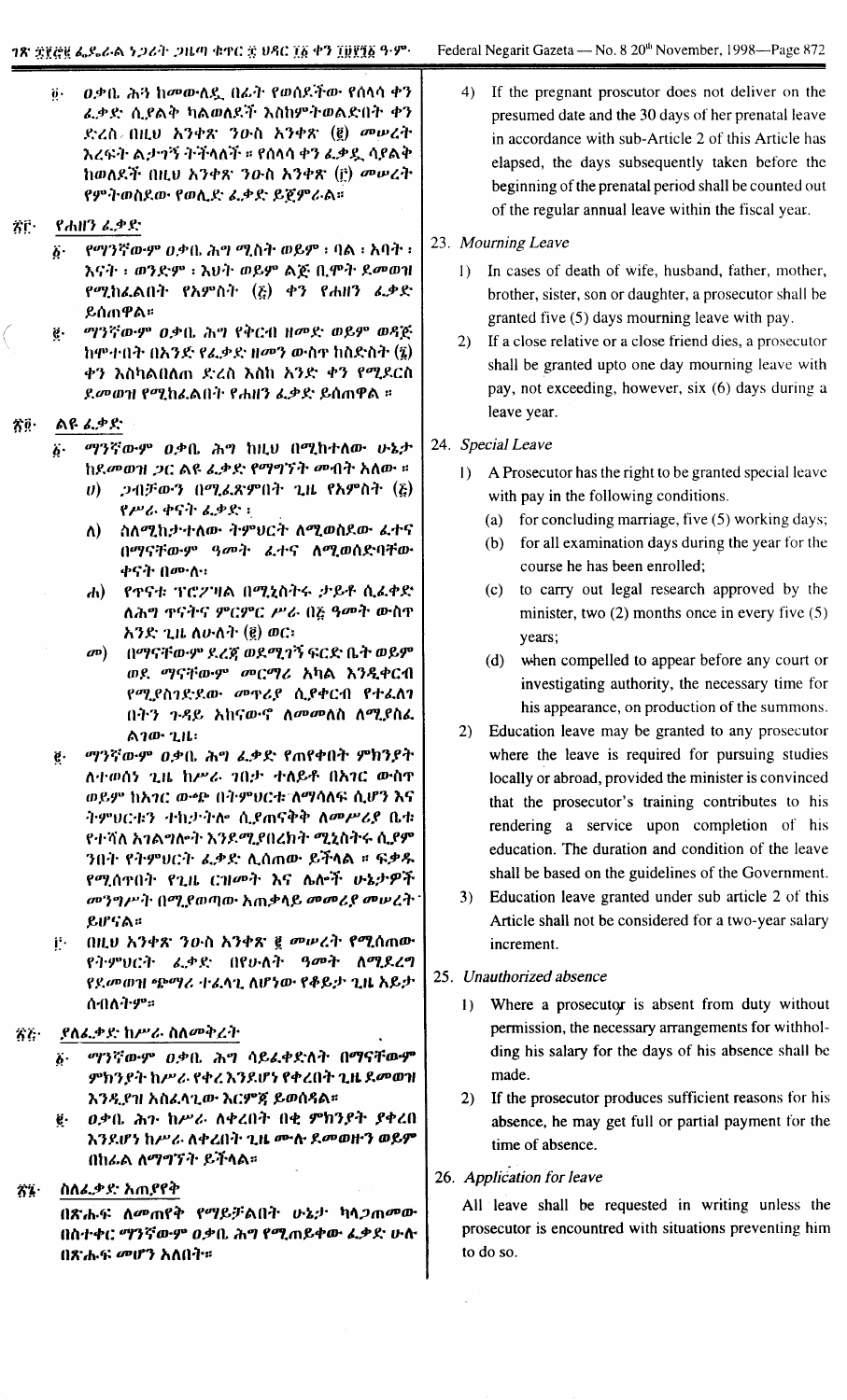### ንዑስ ክፍል ዎስት ስለዝውውር

መሥረቱ zî·

> አንድ ዐቃቤ ሕኅ ከአንድ የሥራ ቦታ ወደ ሴላ የሥራ ቦታ ወይም ከአንድ የሥራ ዘርፍ ወደ ሴላ የሥራ ዘርፍ ተዛውሮ እንዲሥራ የሚደረገው ሚኒስቴሩ በሚያደርገው ድልድል መሥረት ወይም የሚመለከተው ዐቃቤ ሕግ በሚያቀርበው የዝውውር ተያቄ ይሆናል።

#### በሚኒስቴሩ ስለሚደረግ የዐቃብያነ ሕግ ዝውውር 省全·

- ለሥራው አስፈላጊ ሲሆንና ሥራውን በተቀላጠፌ б. ሁኔታ ለመሬጸም ሲባል የሥራውን ማነስና መብዛት ፣ የዐቃቤ ሕጉን ትጋትና የሥራ ውጤታማነት በማመ ዛዘን ማንኛውንም ዐቃቤ ሕግ የደረጀ መብትና **ዋቅሙን ሳያጓድል ከአንድ የሥራ ቦታ ወደ ሴሳ የሥራ** ቦታ ወይም ከአንድ የሥራ ዘርፍ ወደ ሴላ የሥራ ዘርፍ ሚኒስቴሩ ሊያዛውር ይችላል።
- በዚህ አንቀጽ ንዑስ አንቀጽ (፩) መሠረት በሚኒስቴሩ ë. በየጊዜው የሚፈጸም የዐቃብያነ ሕግ ዝውውር ጉባኤ ተጠንቶና በተቻለ መጠን በዕቅድ ተይዞ መከናወን ይኖርበታል።

#### በዐቃቤ ሕግ ስለሚቀርብ የዝውውር ዋያቄ ₹ŷ·

- በማንኛውም ዐቃቤ ሕግ የሚቀርብ የዝውውር ጥያቄ  $\boldsymbol{\hat{b}}$ . በጽሁፍ ሆኖ በሚኒስቴሩ የአስተዳደርና ፋይናንስ መምሪያ አማካኝንት ለዋናው ጉባኤ መቅረብ አለበት።
- ዋናው ጉባኤ የቀረበውን የዝውውር ዋያቄ መርምሮ  $\ddot{\mathbf{g}}$ . አስተያየቱን ለሚኒስትሩ ያቀርባል። ዋናው ጉባኤ አስተያየቱን ለሚኒስትሩ ከማቅረበ በፊት ዝውውር የጠየቀውን ዐቃቤ ሕግ የበላይ ኃላፊ አስተያየት *መ*ጠየቅ ይችላል። ሚኒስትሩ የሚሰጠው ውሣኔ የመጨረሻ ይሆናል።
- በጨና ችግር ወይም በሌላ አሳማኝ ምክንያት በሚኒ  $\mathbf{r}$ ስትሩ ካልተፈቀደ በቀር አንድ ዐቃቤ ሕግ የዝውውር **ዋያቄ ከማቅረቡ በፊት በተመደበበት ቦታ ቢያንስ** ሁለት ዓመት ማገልገል አለበት ፡፡

# ንውስ ክፍል አራት ስለደ*መ*ወገ!

የደመወገ! መደብ â.

> በልዩ ልዩ ደረጀ ለሚመደቡና ለሚሾሙ ዐቃብያነ ሕግ የሚከፈላቸው ደመወዝ ሚኒስቴሩ በሚያወጣው በፌዶራል ዐቃብያነ ሕግ የደመወዝ ስኬል መሠረት ይሆናል።

የመነሻ ደመወዝ ผู้§ื∙

> አዲስ የሚመደብ ዐቃቤ ሕግ ለተመደበበት የሥራ ደረጃ የተወሰነው የመነሻ ደመወዝ ይከፈለዋል።

- ሹመት ሲሰዋ ስለሚፈቀድ የመነሻ ደመወዝ ae∙
	- አንድ ወቃቤ ሕግ ሹመት ሲሰጠው ከመሾሙ በፊት  $6 -$ ሲያገኝ የነበረው ደመወዝ ለተሾመበት ደረጃ ከተወ ሰነው መነሻ ደመወዝ በታች ከሆነ ለደረጃው የተወሰ *ነውን የመነሻ ደመ*ወዝ ያገኛል፣
	- ሆኖም ከመሾሙ በፊት ሲያገኝ የነበረው ደመወዝ ë. ለተሾመበት ደረጃ ከተወሰነው የመነሻ ደመወዝ በላይ ወይም እኩል የሆነ እንደሆነ አዲስ ደመወዙ ከመሾሙ በራት ያገኝ ከነበረው ደመወዝ ቀዋሎ ባለው የእርከን ደመወዝ ላይ ይሆናል።

### **Section Three Transfer**

### 27. Principle

A prosecutor may be transferred from place to place or from one job to another by the Ministry or upon the requests of the prosecutor for such transfer.

- 28. Troansfer of Prosecutor by the Ministry
	- The Ministry may transfer a prosecutor from one  $\mathbf{D}$ place to another or from one job to another when necessary and for the expeditious execution of the work, taking into account the work load and biligence of the prosecutor provided that the prosecutor's benefits are not negatively affected.
	- Transfer of prosecutors by the Ministery referred  $2)$ to in sub article 1 of this Article shall be carried out on the basis of a study by the higher commission and, as much as possible, according to plan.

#### 29. **Transfer on Application**

- Application for transfer by a prosecutor shall be  $1$ made in writing to the higher commission through the Ministry's Adminsitrative and Finance Department.
- The higher commission shall examine the ap- $(2)$ plication for transfer and submit its opinion to the minster. The higher commission may seek the opinion of the superior of the prosecutor requesting the transfer before giving its opinion to the minister. The decision of the minsiter shall be final.
- Unless authorized by the minsiter on the ground of  $3)$ health problem or for any other convincing reason,
- a prosecutor shall serve at least for two years in the place where he has been assigned before applying for transfer.

### **Section Four** Salary

#### $30.$ **Salary Scale**

Salaries payable to prosecutor assigned or appointed at different grades shall be in accordance with the salary scale of the Federal prosecutors formulated by the Ministry.

31. **Starting Rate** 

> A newly assigned prosecutor shall be paid the starting rate of the grade he is assigned to.

- 32. **Starting Rate For Appointment** 
	- 1) Where a prosecutor is appointed, he shall receive a starting salary of the grade he has been appointed to if the salary he was receiving before his appointment is less than the starting salary of the new grade.
	- $2)$ Where the salary he was receiving before his appointment is more than or equal to the starting salary of the new grade his new salary shall be the one specified at the next higher step.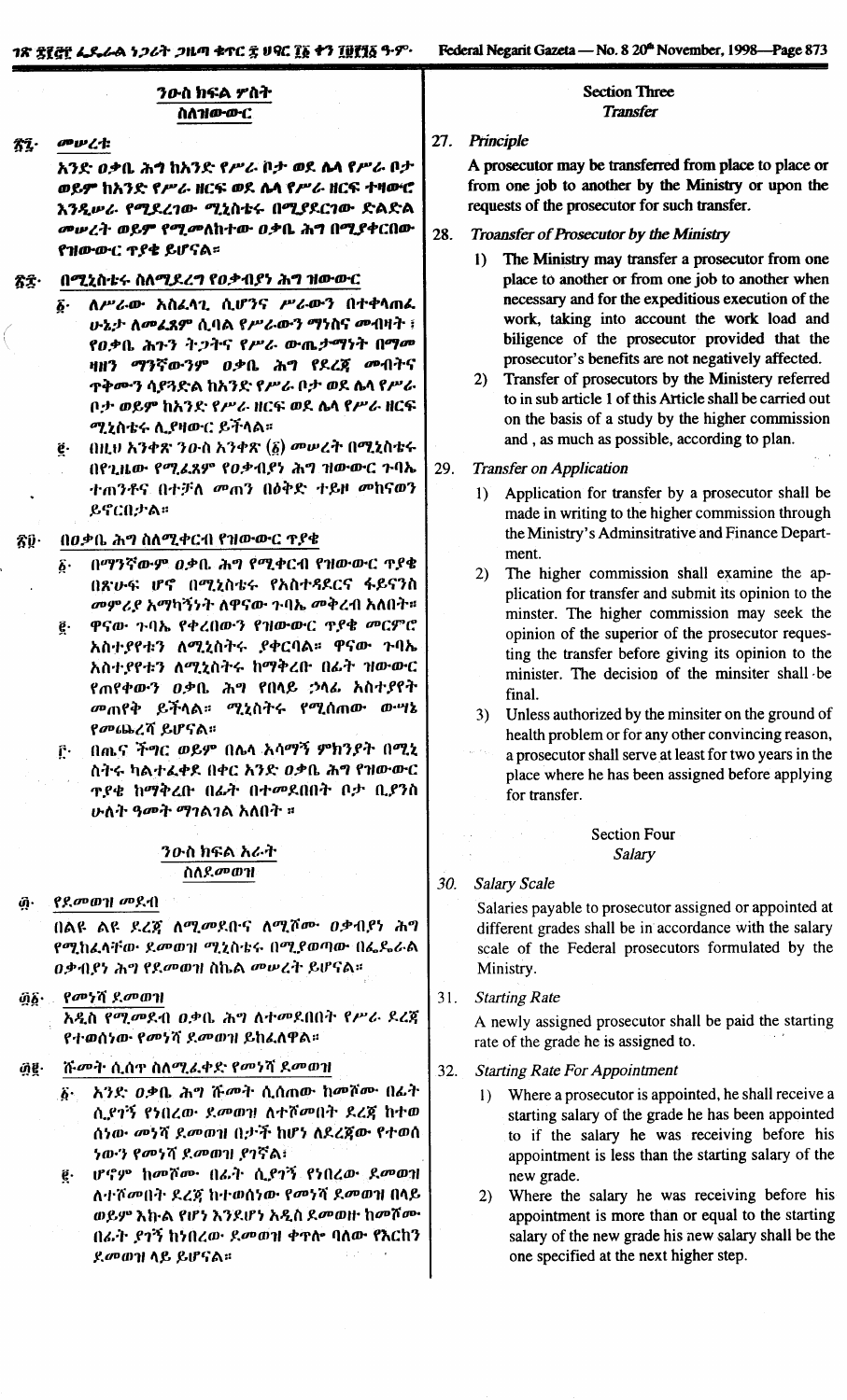በደረጀ ተመሳሳይ ወደሆነ ሥራ ስለመዛወር ທີ່**f** 

አንድ ዐቃቤ ሕግ ከየዘው ሥራ ተመሳሳይ ወደሆነ ሴላ ሥራ ሲዛወር ወይም ሲመደብ ደመወዙና ደረጀው ቀድሞ የነበረው ይሆናል።

- üΰ· ከፍ ወደአለ የሥራ ደረጃ በጊዜያዊነት ስለመመደብ
	- አንድ ዕቃቤ ሕግ ከፍ ወደአለ የሥራ ዶረጀ በጊዜያ Ö٠ ዊነት ወይም በተተኪነት ሲመደብ ደመወዙ ቀድሞ ሲ.የገኝ ከነበረው አይለወተም
	- አንድ ዕቃቤ ሕግ ከፍ ወደአለ የሥራ መደብ በጊዜያ ġ. ዊነት ወይም በተተኪነት ተመድቦ መቆየት የሚችለው ለስደነስት ወራት ብቻ ነው።
- äë. ከደረጃ ዝቅ ስለማለት

አንድ ወቃቤ ሕግ በዲስፕሊን ዋፋት ወይም የሥራ አፈጸጸሙ አዋጋቢ ባለመሆኑ ከደረጀው ዝቅ እንዲል ዋናው ጉባዔ ሲወስን ደመወዙ እንደነገሩ ሁኔታ ዐቃቤ ሕጉ ዝቅ ባለበት ደረጀ መነሻ ደመወዝ ወይም ከመነሻው ደመወዝ **ቀ**ዋሎ ባለ በማናቸውም የእርከን ደመወዝ ላይ ይመደባል።

- በየጊዜው ስለሚደረግ የእርከን ደመወገ! ጭማሪ  $\ddot{\bm{q}}\bm{i}$ 
	- በዚህ ደንብ ውስኖ በሌሎች አንቀጾች የተደነገገው  $\boldsymbol{\delta}$ . እንደተጠበቀ ሆኖ አንድ ዐቃቤ ሕግ ለያዘው ደረጃ በደመወዝ ስኬል ውስጥ የተመለከተውን የእርከን ጭማሪ በየሁለት ዓመት የሚያገኘው፡፡
		- $\boldsymbol{\theta}$ በሥራ አፌጸጸሙና በሥነ ምግባሩ እጥጋቢ ሆኖ ሲገኝ፡
		- $\Lambda$ ) \_ደመወዘ· ለደረጀው ከተወሰነው ጣሪያ ያሳሰፌ እንደሆነ ነው።
	- በዚህ አንቀጽ ንዑስ አንቀጽ (፩) መሥረት የሚደረገው ĝ. የደመወዝ ጭማሪ መጠን የጭማሪ ውሣኔ ከመደረጉ በራት ዐቃቤ ሕጉ ሲያገኝ በነበረው ደመወዝና ቀጥሎ በሚገኘው የእርከን ደመወዝ መካከል ያለው ልዩነት ይሆናል።

öη. ስለእርከን ጭማሪ መቆያ ጊዜ አቆጣጠር

> በዚህ ደንብ መሠረት በየሁለት ዓመት የሚሰዋ የእርከን ደመወገ! ጨማሪ የመቆደ ጊዜ የሚቆጠረው ዐቃቤ ሕጉ ከተሾመበት ወይም የመጨረሻውን ጭማሪ ካገኘበት ቀን ጀምሮ ይሆናል።

ሹመት በእርከን ጭማሪ መቆያ ጊዜ ላይ ስለሚኖረው ώς. ውጤት አንድ ዐቃቤ ሕግ በሹመት ምክንያት የሚያገኘው ደመወዝ

ባይሾም ኖሮ በሚቀጥለው የጭማሪ ጊዜ ማግኘት ከሚችለው የእርከን ደመወዝ እኩል የሆነ እንደሆነ፡ የሚቀዋለው የእርከን ጨማሪ መቆያ ጊዜው ከሹመቱ በፊት ጭማሪ ከአገኘበት ቀን ጀምሮ ይቆጠራል።

- @ij∙ ከደረጃ ዝቅ ማለት በእርከን ጭማሪ መቆያ ጊዜ ላይ ስለሚኖረው ውጤት በዲስፕሊን ዋፋት ወይም የሥራ አፊጸጸሙ አዋጋቢ ባለመሆኑ አንድ ዐቃቤ ሕግ ቀደም ሲል ኪየዘው ደረጃ ዝቅ የተደረገ እንደሆነ የእርከን ጭማሪ መቆያ ጊዜው በደረጃ ገାቅ ካለበት ቀን ጀምሮ ይቆጠራል።
- የደመወገዞ ጭማሪ አፊጸጸም ΰj.

የሚኒስቴሩ መሥሪያ ቤት ለዐቃብያነ ሕግ የሚጠየቀውን የደመወገዘ ጭማሪ ከዓመት በጀቱ ጋር ለገንዘብ ሚኒስቴር **ያ**ቀርባል።

#### 33. Transfer to work of equal position

Where a prosecutor is transferred or assigned to another work of a similar nautre, his salary and position shall remain the same.

- 34. Temporary Assignment to a Higher Position
	- $\mathbf{D}$ The salary of a prosecutor assigned, temporarily or as a substitute, to higher position shall remain the same.
	- A prosecutor may be assigned temporarily or as a  $2)$ substitute to a higher position for six  $(6)$  months only.
- $35.$ Demotion

Where a prosecutor is demoted by the higher commission for disciplinary offence or inefficiency, his salary may, as the case may be, the starting rate or any salary next to the starting rate of position he is demoted to.

- **Preiodic Salary Increments**  $36.$ 
	- 1) Without prejudice to other provisions of these Regulations a prosecutor shall be entitled to periodic increment of salary referred to in the salary scale every two years where:
		- (a) his performance and conduct has been satisfactory,
		- (b) it does not exceed the maximum salry of his grade.
	- 2) The increment referred to in sub article 1 of this Aritcle is the differece in amount between the salary that the prosecutor has been receiving before a decision to give increment and the next step.

#### 37 **Calculation of Increment Waiting Period**

The two year waiting period for salary increment in accordance with these Regulations shall commence running from the date of appointment of the prosecutor or last increment he was granted.

#### Effects of appointment on Increment waiting Period 38.

Where the salary of a prosecutor as a result of his appointment to a higher grade is equal to that of the next step salary for whoih he would have been eligible had he not been appointed, the waiting period for the next periodic increment shall continue to run from the date of the last periodic increment in the grade from which he was appointed.

39. **Effects of demotion on Increment Waiting Periodes** 

Where a prosecutor is demoted for reasons of disciplinary breach or inefficiency, the waiting period shall begin to run as of the effective date of such demotion.

#### 40. **Execution of Sarlary increment**

The Ministry shall submit to the Ministry of Finance its request for periodic increment for prosecutors together with its annual budget.